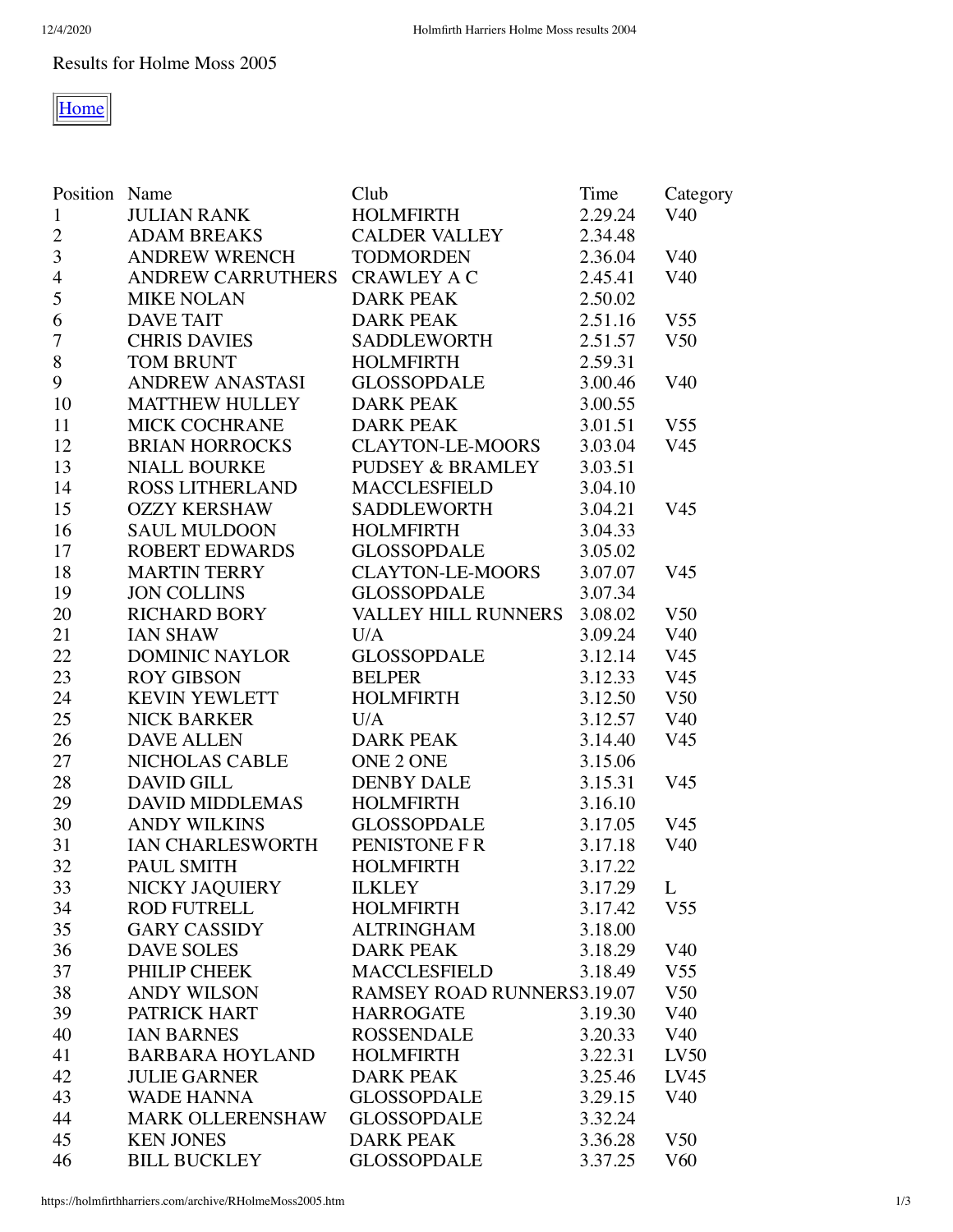| 12/4/2020 |  |
|-----------|--|

12/4/2020 Holmfirth Harriers Holme Moss results 2004

| 47    | <b>KERRY BOOTH</b>            | <b>ROTHERHAM</b>            | 3.41.25    | V <sub>40</sub> |
|-------|-------------------------------|-----------------------------|------------|-----------------|
| 48    | ANDREW McCLUSKEY U/A          |                             | 3.41.38    | V <sub>45</sub> |
| 49    | <b>NICKY SPINKS</b>           | PENISTONE F R               | 3.44.07    | L               |
| 50    | <b>JIM SOMMERVILLE</b>        | <b>HOLMFIRTH</b>            | 3.44.38    | V <sub>55</sub> |
| 51    | <b>MALCOLM SIZER</b>          | <b>HOLMFIRTH</b>            | 3.54.35    | V <sub>55</sub> |
| 52    | <b>DAVID HORROCKS</b>         | <b>CLAYTON-LE-MOORS</b>     | 3.56.32    | V <sub>40</sub> |
| 53    | ALAN ASHFORTH                 | <b>HALLAMSHIRE</b>          | 3.56.57    | V <sub>55</sub> |
| 54    | ROBERT HALSTEAD               | <b>HOLMFIRTH</b>            | 3.59.53    | V <sub>45</sub> |
| 55    | ALISTAIR McDONALD             | FRA                         | 4.05.53    |                 |
| 56    | PHILIP JONES                  | U/A                         | 4.06.48    | V <sub>45</sub> |
| 57    | <b>KEN TURNER</b>             | KILLAMARSH KESTRELS 4.07.50 |            | V <sub>45</sub> |
| 58    | <b>ALAN GREENWOOD</b>         | <b>CALDER VALLEY</b>        | 4.08.26    | V40             |
| 59    | <b>DAVID GOULD</b>            | <b>TRAIL RUNNERS</b>        | 4.09.02    | V <sub>50</sub> |
| 60    | <b>CATHERINE CROWTHER U/A</b> |                             | 4.09.05    | L               |
| 61    | <b>ALAN GREENWELL</b>         | U/A                         | 4.13.08    |                 |
| 62    | <b>BARRY CAREY</b>            | LINCOLN WELLINGTON          | 4.16.28    | V <sub>55</sub> |
| 63    | ROBERT HAWORTH                | U/A                         | 4.18.19    | V <sub>45</sub> |
| 64    | PHIL EDDISON                  | <b>ROTHERHAM</b>            | 4.18.47    | V <sub>45</sub> |
| 65    | <b>KEITH BAMFORTH</b>         | <b>HOLMFIRTH</b>            | 4.19.54    | V60             |
| 66    | GEOFFREY DIMELOW              | PENISTONE F R               | 4.20.27    | V <sub>50</sub> |
| 67    | <b>MORRIS MUSSON</b>          | <b>DARK PEAK</b>            | 4.22.56    | V <sub>50</sub> |
| 68    | <b>ANDY KITCHEN</b>           | <b>DARK PEAK</b>            | 4.28.12    | V <sub>45</sub> |
| 69    | <b>JOHN NUNN</b>              | U/A                         | 4.28.57    | V45             |
| $=70$ | STEVEN HEMMINGWAY SPEN A C    |                             | 5.02.04    | V <sub>45</sub> |
| $=70$ | <b>ROBERT GAYLORD</b>         | <b>SPENAC</b>               | 5.02.04    | V45             |
| 72    | PAUL GRIFFITHS                | <b>BARNSLEY</b>             | 5.02.40    | V <sub>45</sub> |
|       | JOANNE PHIZACKLEA             | <b>BUXTON</b>               | <b>DNF</b> | L               |
|       | <b>MARK CUDAHY</b>            | <b>BUXTON</b>               | <b>DNF</b> | V <sub>40</sub> |
|       | <b>DAVID BOSLEY</b>           | U/A                         | <b>DNF</b> | V <sub>50</sub> |
|       | <b>GRAHAM BARNES</b>          | U/A                         | <b>DNF</b> | V <sub>50</sub> |
|       | ALLY BIN HUSSAIN              | <b>SPENAC</b>               | <b>DNF</b> | V <sub>50</sub> |
|       | PAUL HOODLESS                 | <b>SPENAC</b>               | <b>DNF</b> | V <sub>40</sub> |
|       | <b>JUDITH WEBB</b>            | <b>VALLEY HILL RUNNERS</b>  | <b>DNF</b> | L               |
|       | <b>CLAIRE BAGULEY</b>         | <b>GLOSSOPDALE</b>          | <b>DNF</b> | LV40            |
|       | <b>ROD POOLE</b>              | <b>GLOSSOPDALE</b>          | <b>DNF</b> | V <sub>55</sub> |
|       | <b>RICHARD SHARP</b>          | U/A                         | <b>DNF</b> |                 |
|       |                               |                             |            |                 |

|               | HOLME MOSS FELL RACE 17th July 2005 |                      |         |
|---------------|-------------------------------------|----------------------|---------|
| Position Name |                                     | Club                 | Time    |
|               | <b>JULIAN RANK (V40)</b>            | <b>HOLMFIRTH</b>     | 2.29.24 |
|               | <b>ADAM BREAKS</b>                  | <b>CALDER VALLEY</b> | 2.34.48 |
| 3             | <b>ANDREW WRENCH (V40)</b>          | <b>TODMORDEN</b>     | 2.36.04 |
| 4             | <b>ANDREW CARRUTHERS (V40)</b>      | <b>CRAWLEY A C</b>   | 2.45.41 |
|               | <b>MIKE NOLAN</b>                   | <b>DARK PEAK</b>     | 2.50.02 |
| 6             | DAVE TAIT (V55)                     | <b>DARK PEAK</b>     | 2.51.16 |
|               | <b>CHRIS DAVIES (V50)</b>           | <b>SADDLEWORTH</b>   | 2.51.57 |
| 8             | <b>TOM BRUNT</b>                    | <b>HOLMFIRTH</b>     | 2.59.31 |
| 9             | <b>ANDREW ANASTASI (V40)</b>        | <b>GLOSSOPDALE</b>   | 3.00.46 |
| 10            | <b>MATTHEW HULLEY</b>               | <b>DARK PEAK</b>     | 3.00.55 |
|               | <b>VETERANS O/40</b>                |                      |         |